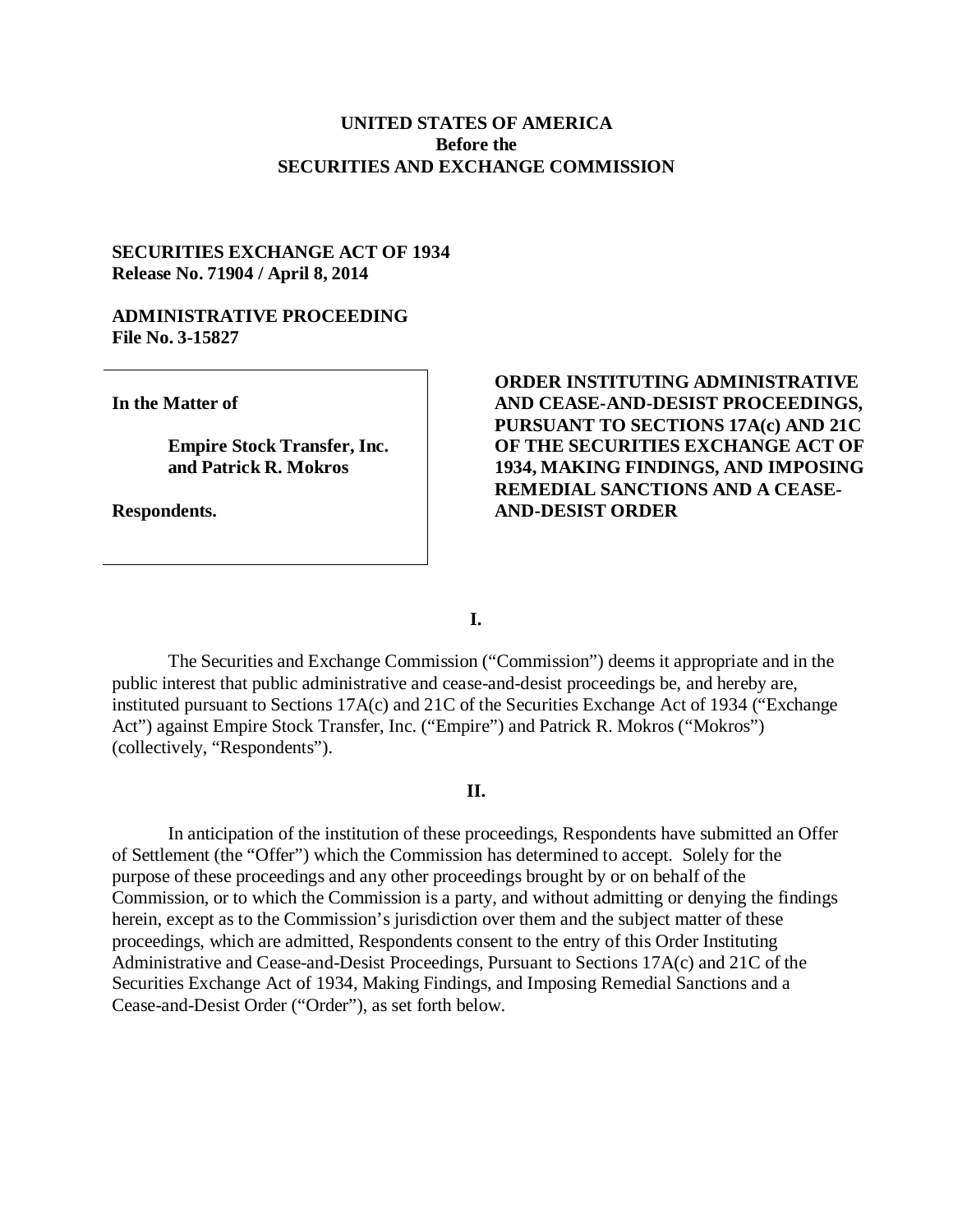**III.**

On the basis of this Order and Respondents' Offer, the Commission finds<sup>1</sup> that

#### **Respondents**

1. Empire Stock Transfer, Inc. ("Empire") is a Nevada corporation located in Henderson, Nevada, and has been registered as a transfer agent with the Commission since May 2004.

2. Patrick R. Mokros ("Mokros"), age 32, resides in Ohio. Mokros is Empire's president. Prior to associating with Empire, Mokros was associated with a broker-dealer registered with the Commission.

#### **Other Relevant Party**

3. Marcus A. Luna ("Luna") was an undisclosed control person of Empire. He is an attorney currently licensed in the state of California. In December 2010, the Commission filed an action against Luna for violations of the anti-fraud provisions of the federal securities laws (*SEC v. Luna,* Case No. 2:10-CV-02166 (D. Nev.) (L.R. No. 21779 (Dec. 15, 2010).

#### **Background**

4. Empire is a transfer agent registered with the Commission. As of 2013, Empire had been engaged by approximately 327 corporate issuers to perform various shareholder administrative functions, including recording changes in ownership of the issuers' stock, maintaining the issuer's security holder records, canceling and issuing stock certificates, distributing dividends, resolving problems arising from lost, destroyed or stolen certificates, and mailing proxy ballots and tabulating proxy votes.

5. Empire, as a registered transfer agent was required by Section 17A(c)(2) of the Exchange Act and Rules 17Ac2-1(a) and (c) thereunder: (1) to register with the Commission by filing a true, correct, and complete Form TA-1 in accordance with the instructions therein (Rule 17Ac2-1(a)); and (2) to file an amended Form TA-1 within 60 days (Rule 17Ac2-1(c)) if any information in its Form TA-1 became inaccurate, misleading, or incomplete to correct the information. The Form TA-1 required Empire to disclose, among other information: (1) its officers, owners, and control persons; (2) any other person, directly or indirectly, through agreement or otherwise exercise or have the power to exercise control over its management or policies; and (3) any other person who wholly or partially finances its business, directly or indirectly, in any manner other than a public offering of securities under the Securities Act or by credit extended in the ordinary course of business by suppliers, banks, or others. Empire was also

 $<sup>1</sup>$  The findings herein are made pursuant to Respondents' Offer of Settlement and are not binding</sup> on any other person or entity in this or any other proceeding.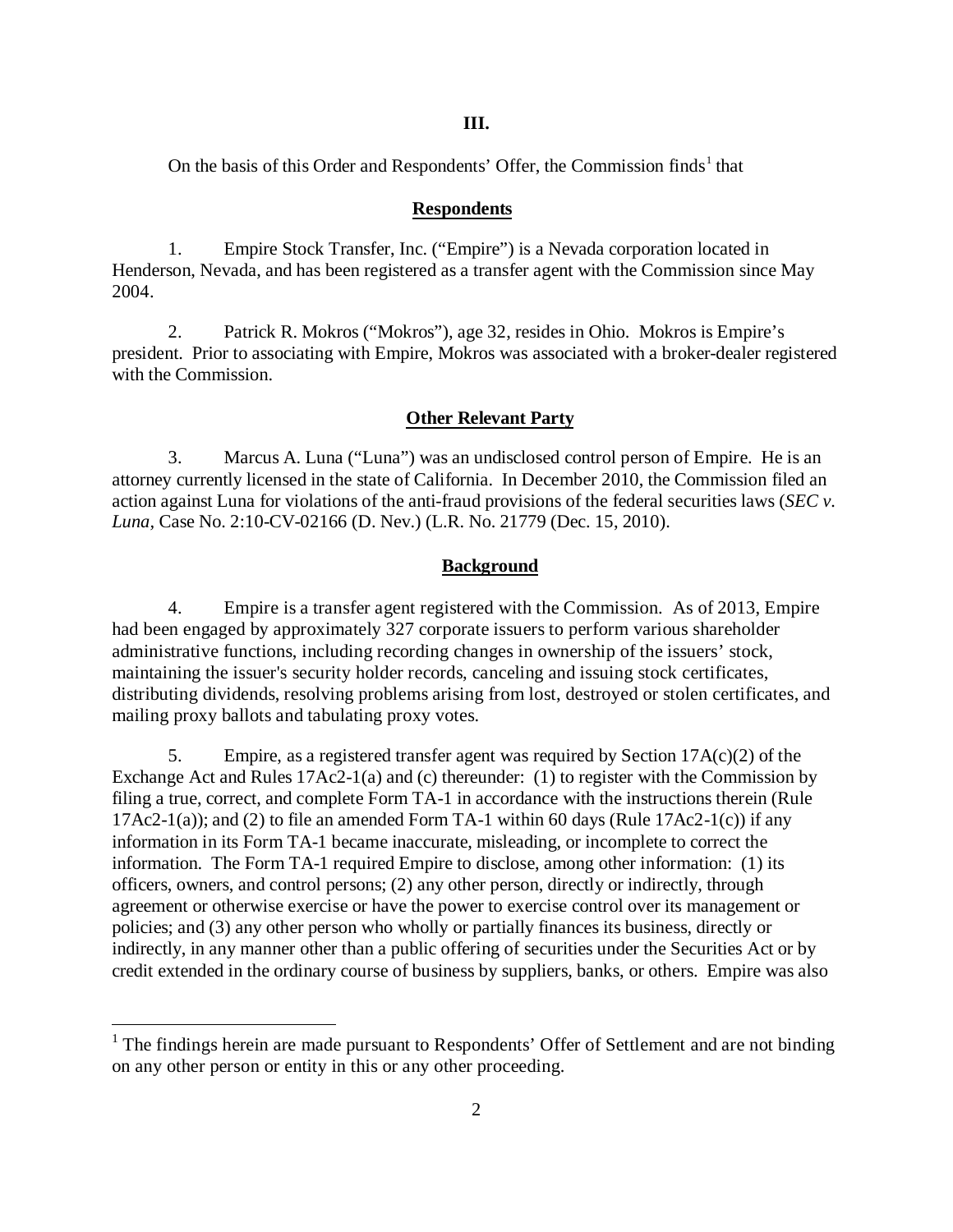required by Section 17(a)(3) of the Exchange Act to make and keep any reports required by Section 17A of the Exchange Act and the rules thereunder, including Forms TA-1.

6. On or about May 30, 2006, Mokros signed a Share Purchase Agreement, under which Mokros agreed to purchase all of Empire's outstanding stock for \$300,000. Mokros, however, did not pay the \$300,000 purchase price for the Empire shares; rather, the \$300,000 was paid by Luna. On June 2, 2006, the stock certificate for Empire was issued to Mokros.

7. From May 30, 2006, through 2008, Luna was significantly involved in Empire's operations, including (1) hiring personnel; (2) making strategic decisions regarding the business lines to pursue; (3) revising Empire's procedures manual and transfer agent service contract; and (4) renting Empire's new premises. During this period, Luna also received most of Empire's profits. From May 30, 2006, through 2008, Luna received \$535,000 from Empire, while Mokros received \$179,461 from Empire. In addition, on April 12, 2010, Empire loaned \$200,000 to a company controlled by Luna, which was to be repaid by September 14, 2010; Luna's company never repaid the loan, and Empire never took any action to collect on the loan.

8. In January 2007, Empire hired Matthew J. Blevins ("Blevins") to run Empire's dayto-day operations, including overseeing Empire's finances. In 2009, Blevins was given the title of vice president.

9. Since May 30, 2006, Empire has filed five Forms TA-1 or amendments with the Commission. Empire filed these Forms TA-1 under Mokros's physical signature (prior to January 11, 2007) or electronic signature (after January 11, 2007). These Forms TA-1 stated that by Empire's filing the form and Mokros's signing the form, they represented that the information in the forms was "true, correct, and complete."

10. The Forms TA-1 and amendments thereto required Empire to disclose: (a) "each Chief Executive Officer, Chief Operations Officer, Chief Legal Officer, Chief Compliance Officer, Director, and persons with similar status or functions"; (b) any person who had the "power to direct or cause the direction of the management or policies of a company, whether through ownership of securities, by contract, or otherwise"; and (c) any person or entity who "wholly or partially finance[d] the business of [Empire], directly or indirectly, in any manner other than by a public offering of securities pursuant to the Securities Act of 1933 or by credit extended in the ordinary course of business by suppliers, banks and others."

11. In Empire's Forms TA-1 and amendments thereto, Empire and Mokros never disclosed Luna's or Blevins' control position in Empire or Luna's financing of the purchase of Empire.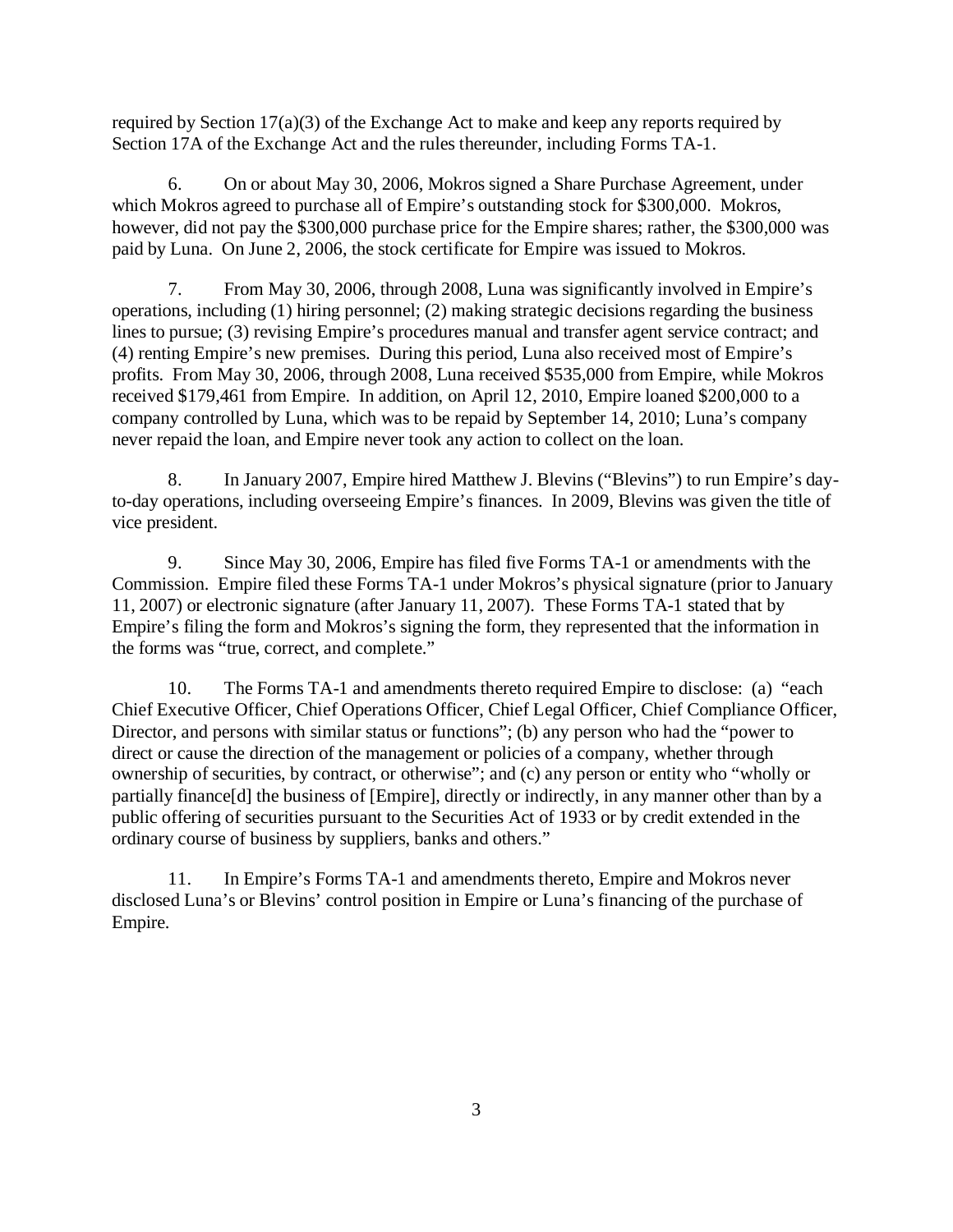12. As a result of the conduct described above, Empire willfully<sup>2</sup> violated, and Mokros willfully aided and abetted and caused Empire's violations of, Sections 17(a)(3) and 17A(c)(2) of the Exchange Act and Rules 17Ac2-1(a) and (c) thereunder.

#### **Undertakings**

Empire undertakes to:

13. Retain within 30 days after entry of this Order, the services of an Independent Consultant, not unacceptable to the Commission's staff, and thereafter exclusively bear all costs, including compensation and expenses, associated with the retention of the Independent Consultant. Empire shall retain the Independent Consultant to conduct a comprehensive review of, and recommend corrective measures concerning, its policies and procedures relating to the making, keeping, and filing of Forms TA-1 and Forms TA-2 with the Commission. Empire shall cooperate fully with the Independent Consultant and shall provide the Independent Consultant with access to Empire's files, books, records, and personnel as reasonably requested.

14. No more than 120 days after the entry of this Order, submit to the Commission's staff a written report that Empire will obtain from the Independent Consultant regarding Empire's policies and procedures. The report will include a description of the review performed, the conclusions reached, the Independent Consultant's recommendations for changes or improvements to the policies and procedures, and a procedure for implementing any recommended changes.

15. Adopt all recommendations made by the Independent Consultant, provided, however, that within 150 days after the entry of this Order, Empire will advise the Independent Consultant and the staff of the Commission in writing of any recommendations it considers unnecessary or inappropriate, Empire need not adopt that recommendation at that time, but instead propose in writing an alternative policy, procedure, or system designed to achieve the same objective or purpose. As to any recommendation with respect to Empire's policies and procedures on which Empire and the Independent Consultant do not agree, Empire will attempt in good faith to reach an agreement with the Independent Consultant within 180 days of the entry of this Order. In the event that Empire and the Independent Consultant are unable to agree on an alternative proposal, Empire will abide by the determinations of the Independent Consultant.

16. To ensure the independence of the Independent Consultant, Empire: (a) shall not have authority to terminate the Independent Consultant, without the prior written approval of the Commission's staff; (b) shall compensate the Independent Consultant, and persons engaged to assist the Independent Consultant, for services rendered pursuant to this Order at their reasonable and customary rates; (c) shall not be in and shall not have an attorney-client relationship with the Independent Consultant, and shall not seek to invoke the attorney-client or any other doctrine or privilege to prevent the Independent Consultant from transmitting any information, reports, or documents to the Commission or the Commission's staff.

 $2^2$  A willful violation of the securities laws means merely "that the person charged with the duty knows what he is doing.'" *Wonsover v. SEC*, 205 F.3d 408,414 (D.C. Cir. 2000) (quoting *Hughes v. SEC*, 174 F.2d 969, 977 (D.C. Cir. 1949)).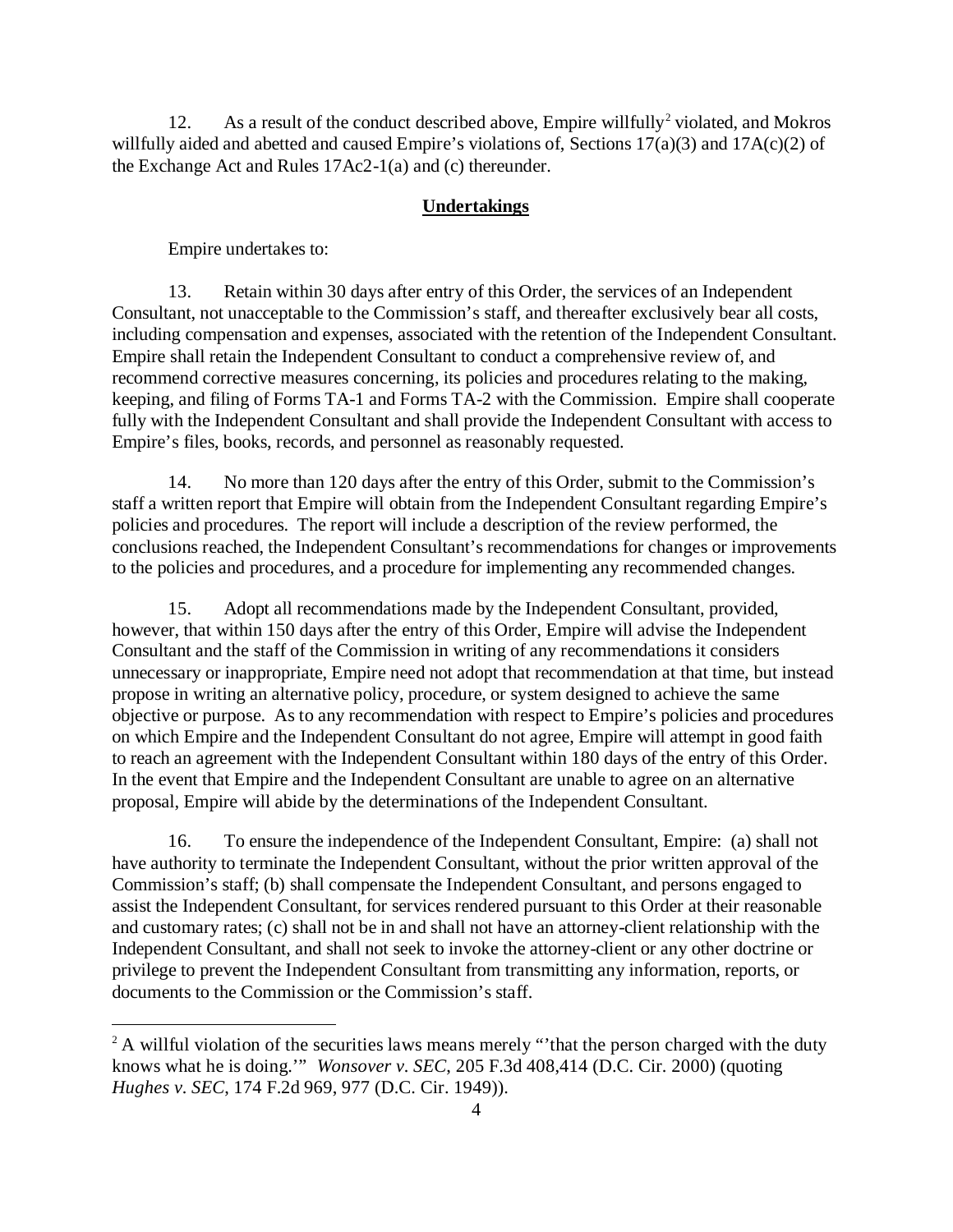17. Require the Independent Consultant to enter into an agreement that provides that for the period of engagement and for a period of two years from completion of the engagement, the Independent Consultant shall not enter into any employment, consultant, attorney-client, auditing or other professional relationship with Empire or any of its present or former affiliates, directors, officers, employees, or agents acting in their capacity. The agreement will also provide that the Independent Consultant will require that any firm with which he/she is affiliated or of which he/she is a member, and any person engaged to assist the Independent Consultant in performance of his/her duties under this Order shall not, without prior written consent of the Los Angeles Regional Office, enter into any employment, consultant, attorney-client, auditing or other professional relationship with Empire or any of its present or former affiliates, directors, officers, employees, or agents acting in their capacity as such for the period of the engagement and for a period of two years after the engagement.

18. Certify, in writing, compliance with the undertaking(s) set forth above. The certification shall identify the undertaking(s), provide written evidence of compliance in the form of a narrative, and be supported by exhibits sufficient to demonstrate compliance. The Commission staff may make reasonable requests for further evidence of compliance, and Empire agrees to provide such evidence. The certification and supporting material shall be submitted to Diana Tani, Assistant Regional Director, with a copy to the Office of Chief Counsel of the Enforcement Division, no later than 60 days from the date of the completion of the undertakings.

#### **IV.**

In view of the foregoing, the Commission deems it appropriate and in the public interest to impose the sanctions agreed to in Respondents' Offer.

Accordingly, pursuant to Sections 17A(c) and 21C of the Exchange Act, it is hereby ORDERED that**:**

A. Respondent Empire cease and desist from committing or causing any violations and any future violations of Sections 17(a)(3) and 17A(c)(2) of the Exchange Act and Rules 17Ac2- 1(a) and (c) thereunder.

B. Respondent Mokros cease and desist from committing or causing any violations and any future violations of Sections 17(a)(3) and 17A(c)(2) of the Exchange Act and Rules 17Ac2- 1(a) and (c) thereunder.

C. Respondents Empire and Mokros are censured.

D. Respondents Empire and Mokros shall jointly and severally pay civil penalties of \$50,000 to the United States Treasury. Payment shall be made in the following installments: \$12,500 within 10 calendar days of the entry of this Order; \$12,500 within 120 calendar days of the entry of this Order; \$12,500 within 240 calendar days of the entry of this Order; and \$12,500 within 360 calendar days of the entry of this Order. If any payment is not made by the date the payment is required by this Order, the entire outstanding balance of civil penalties, plus any